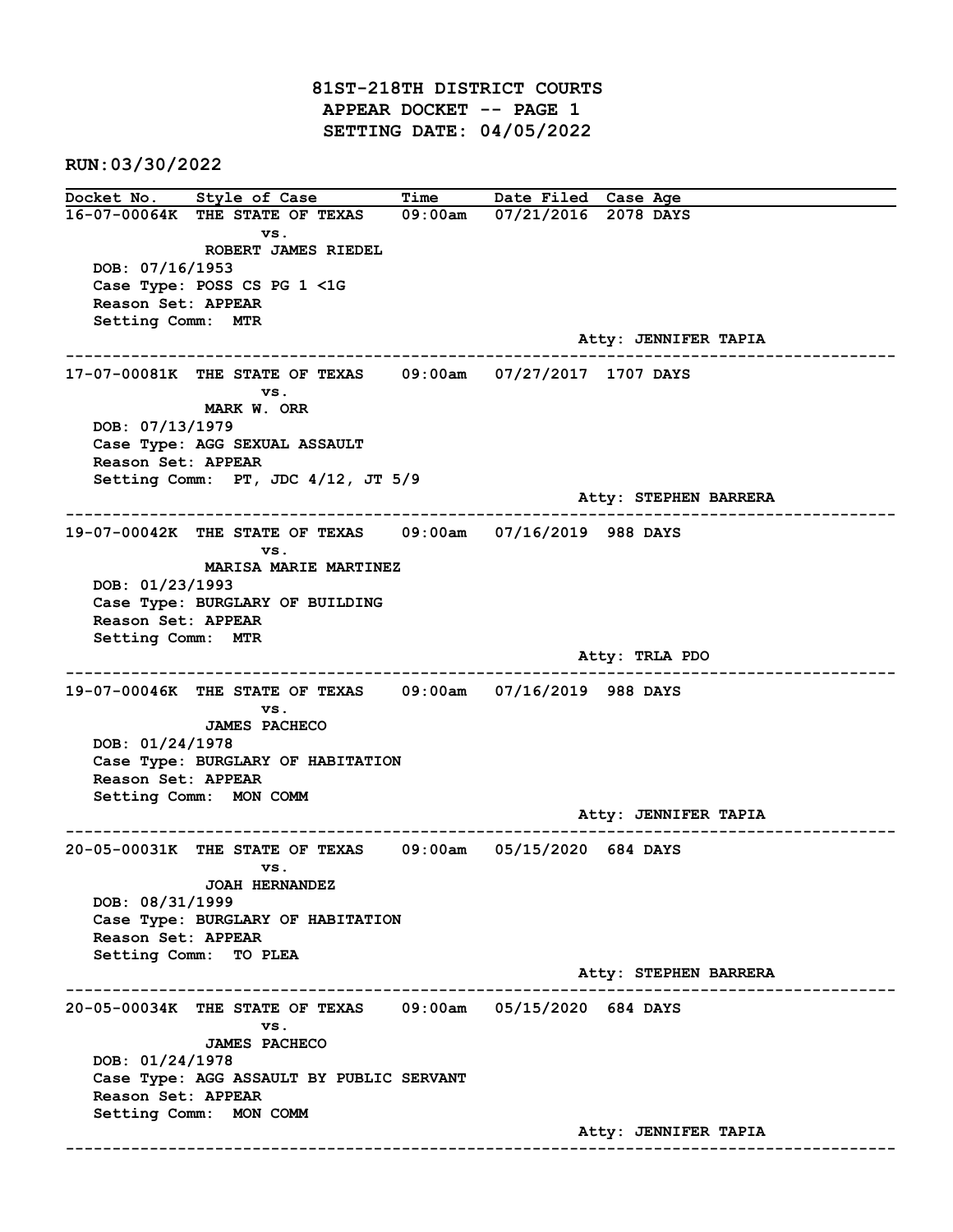81ST-218TH DISTRICT COURTS APPEAR DOCKET -- PAGE 2 SETTING DATE: 04/05/2022

RUN:03/30/2022

Docket No. Style of Case Time Date Filed Case Age 20-11-00095K THE STATE OF TEXAS 09:00am 11/20/2020 495 DAYS vs. LEVI JAMES MONTGOMERY DOB: 08/17/1985 Case Type: DRIVING WHILE INTOXICATED 3RD OR MORE Reason Set: APPEAR Setting Comm: MTR, SET BY PROB Atty: RICHARD BRIGGS ------------------------------------------------------------------------------------------------------------------------ 21-01-00008K THE STATE OF TEXAS 09:00am 01/19/2021 435 DAYS vs. ROBERT JAMES RIEDEL DOB: 07/16/1953 Case Type: ASSAULT FAM/HOUSE MEM IMPEDE BREATH/CIRCULAT Reason Set: APPEAR Setting Comm: MTR Atty: JENNIFER TAPIA ------------------------------------------------------------------------------------------------------------------------ 22-03-00027K THE STATE OF TEXAS 09:00am 03/11/2022 19 DAYS vs. BROOKE K. OVERSTREET DOB: 04/23/1996 Case Type: ABANDON/ENDANGER CHILD W/ INTENT TO RETURN Reason Set: APPEAR Setting Comm: ARR Atty: TRLA PDO ------------------------------------------------------------------------------------------------------------------------ 22-03-00028K THE STATE OF TEXAS 09:00am 03/11/2022 19 DAYS vs. MARK RUBEN SANCHEZ DOB: 06/10/1995 Case Type: ABANDON ENDANGER CHILD W/INTENT TO RETURN Reason Set: APPEAR Setting Comm: ARR example of the contract of the contract of the contract of the contract of the contract of the contract of the contract of the contract of the contract of the contract of the contract of the contract of the contract of the ------------------------------------------------------------------------------------------------------------------------ 22-03-00029K THE STATE OF TEXAS 09:00am 03/11/2022 19 DAYS vs. ANGEL LEE REYES DOB: 06/27/1989 Case Type: POSS CS PG 1 <1G Reason Set: APPEAR Setting Comm: ARR Atty: ------------------------------------------------------------------------------------------------------------------------ 22-03-00030K THE STATE OF TEXAS 09:00am 03/11/2022 19 DAYS vs. JEFFERY DANIEL MARTINEZ DOB: 05/07/1991 Case Type: POSS CS PG 1 <1G Reason Set: APPEAR Setting Comm: ARR and the control of the control of the control of the control of the control of the control of the control of the control of the control of the control of the control of the control of the control of the control of the cont ------------------------------------------------------------------------------------------------------------------------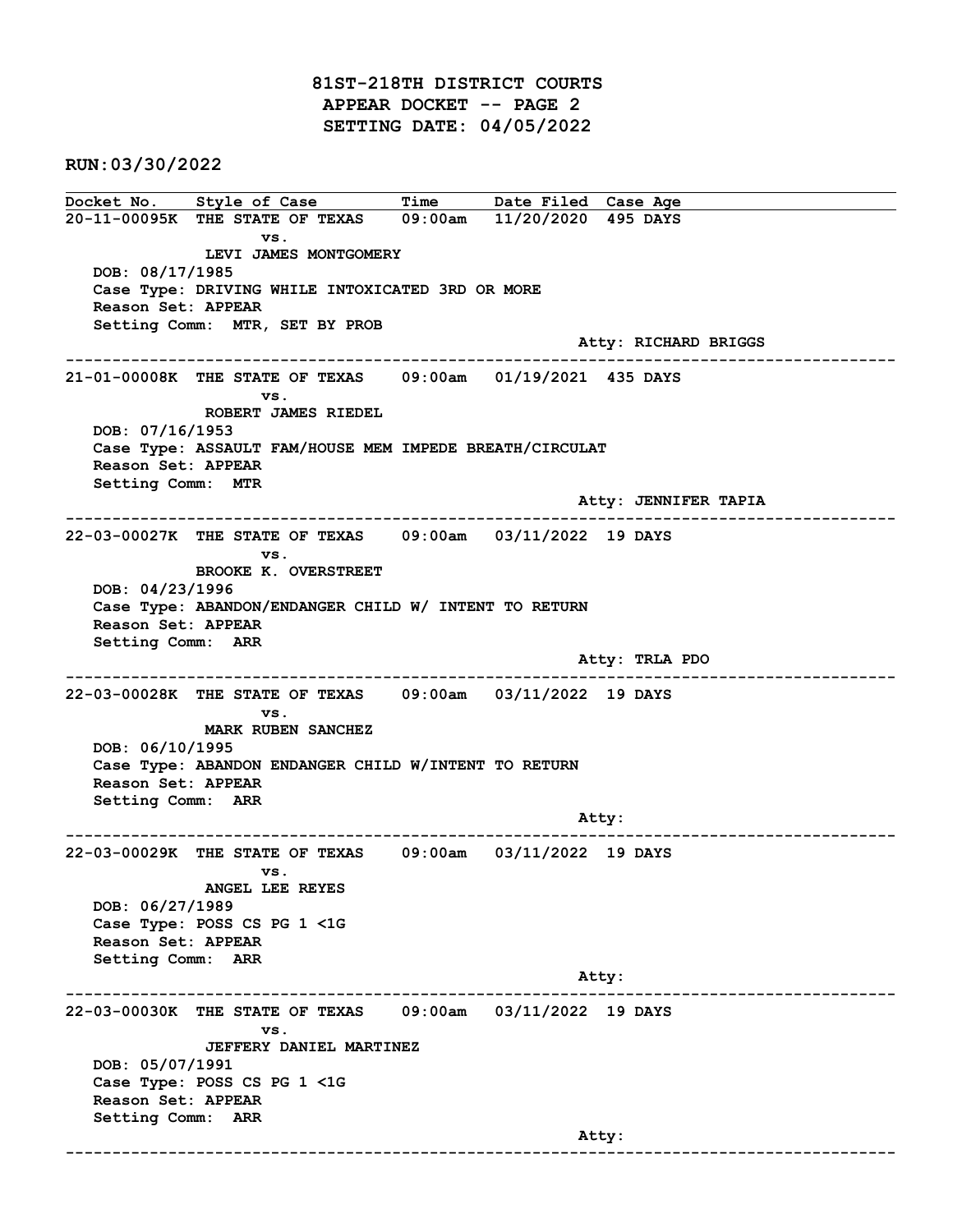81ST-218TH DISTRICT COURTS APPEAR DOCKET -- PAGE 3 SETTING DATE: 04/05/2022

RUN:03/30/2022

Docket No. Style of Case Time Date Filed Case Age 22-03-00031K THE STATE OF TEXAS 09:00am 03/11/2022 19 DAYS vs. JEFFERY DANIEL MARTINEZ DOB: 05/07/1991 Case Type: TAMPER/FABRICATE PHYS EVID W/INTENT TO IMPAIR Reason Set: APPEAR Setting Comm: ARR and the control of the control of the control of the control of the control of the control of the control of the control of the control of the control of the control of the control of the control of the control of the cont ------------------------------------------------------------------------------------------------------------------------ 22-03-00032K THE STATE OF TEXAS 09:00am 03/11/2022 19 DAYS vs. CLINTON RAY LAUBACH DOB: 07/23/1994 Case Type: POSS CS PG 1/1-B >=1G<4G Reason Set: APPEAR Setting Comm: ARR Atty: ------------------------------------------------------------------------------------------------------------------------ 22-03-00033K THE STATE OF TEXAS 09:00am 03/11/2022 19 DAYS vs. RAMON ADAM SANTOS DOB: 07/20/1988 Case Type: POSS CS PG 1/1-B <1G Reason Set: APPEAR Setting Comm: ARR Atty: TRLA PDO ------------------------------------------------------------------------------------------------------------------------ 22-03-00034K THE STATE OF TEXAS 09:00am 03/11/2022 19 DAYS vs. JONATHAN LUKE LOPEZ DOB: 10/01/1982 Case Type: UNAUTH USE OF MOTOR VEHICLE Reason Set: APPEAR Setting Comm: ARR example of the contract of the contract of the contract of the contract of the contract of the contract of the contract of the contract of the contract of the contract of the contract of the contract of the contract of the ------------------------------------------------------------------------------------------------------------------------ 22-03-00035K THE STATE OF TEXAS 09:00am 03/11/2022 19 DAYS vs. JONATHAN LUKE LOPEZ DOB: 10/01/1982 Case Type: UNL POSS FIREARM BY FELON Reason Set: APPEAR Setting Comm: ARR Atty: ------------------------------------------------------------------------------------------------------------------------ 22-03-00036K THE STATE OF TEXAS 09:00am 03/11/2022 19 DAYS vs. JOSHUA BRIONES DOB: 06/09/1986 Case Type: ASSAULT FAM/HOUSE MEM IMPEDE BREATH/CIRCULAT Reason Set: APPEAR Setting Comm: ARR and the control of the control of the control of the control of the control of the control of the control of the control of the control of the control of the control of the control of the control of the control of the cont ------------------------------------------------------------------------------------------------------------------------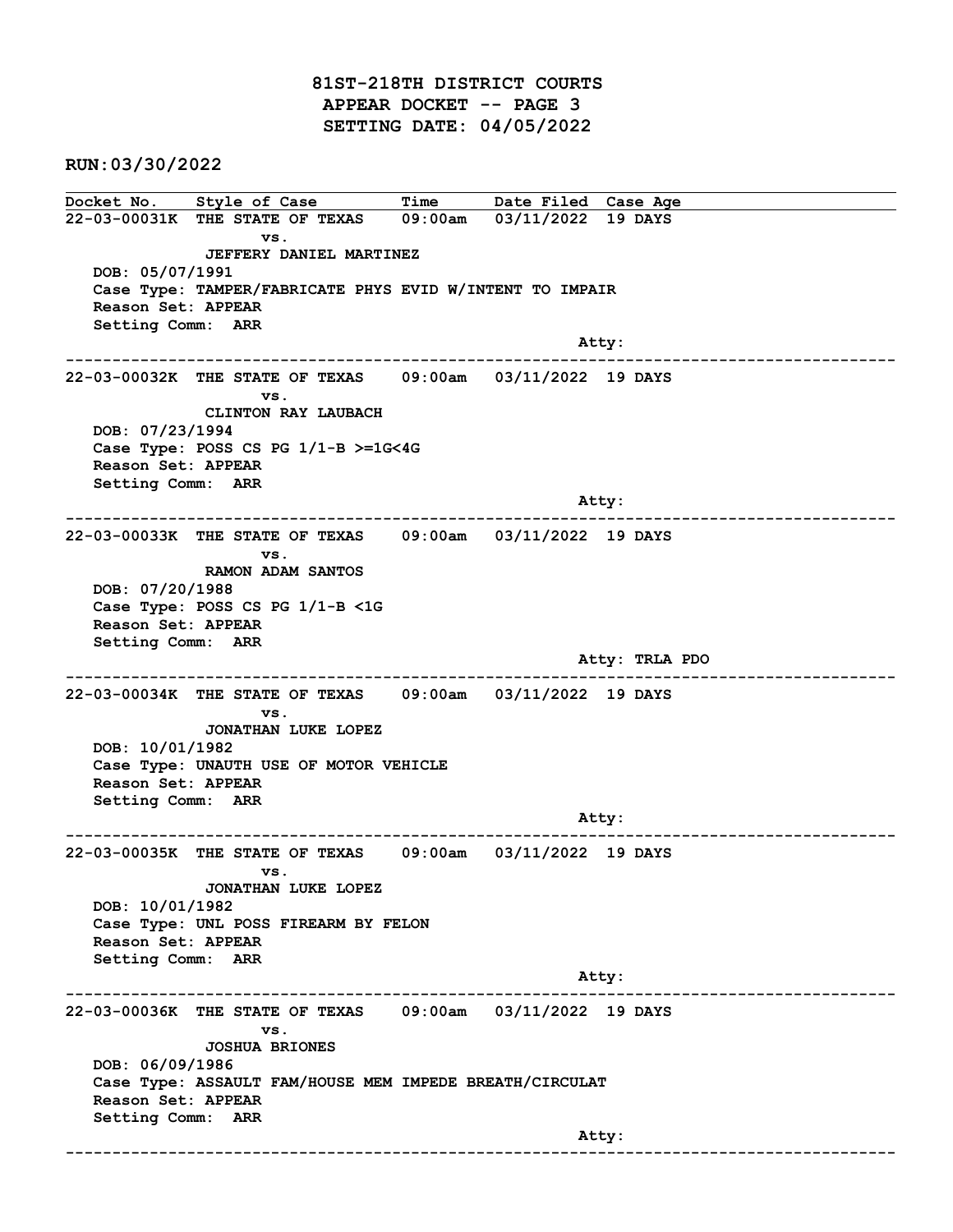81ST-218TH DISTRICT COURTS APPEAR DOCKET -- PAGE 4 SETTING DATE: 04/05/2022

RUN:03/30/2022

Docket No. Style of Case Time Date Filed Case Age 22-03-00038K THE STATE OF TEXAS 09:00am 03/11/2022 19 DAYS vs. KEVIN LEE GUSTAFSON DOB: 06/12/1985 Case Type: POSS CS PG 1 <1G Reason Set: APPEAR Setting Comm: ARR and the control of the control of the control of the control of the control of the control of the control of the control of the control of the control of the control of the control of the control of the control of the cont ------------------------------------------------------------------------------------------------------------------------ 22-03-00039K THE STATE OF TEXAS 09:00am 03/11/2022 19 DAYS vs. RAMON ADAM SANTOS DOB: 07/20/1988 Case Type: EVADING ARREST DET W/VEH Reason Set: APPEAR Setting Comm: ARR Atty: TRLA PDO ------------------------------------------------------------------------------------------------------------------------ 22-03-00040K THE STATE OF TEXAS 09:00am 03/11/2022 19 DAYS vs. MARY JANE NICOLE GANDY DOB: 08/08/1996 Case Type: POSS CS PG 1/1-B <1G Reason Set: APPEAR Setting Comm: ARR and the control of the control of the control of the control of the control of the control of the control of the control of the control of the control of the control of the control of the control of the control of the cont ------------------------------------------------------------------------------------------------------------------------ 22-03-00041K THE STATE OF TEXAS 09:00am 03/11/2022 19 DAYS vs. KEVIN DWAYNE WALLECK DOB: 07/24/1981 Case Type: POSS CS PG 1 <1G Reason Set: APPEAR Setting Comm: ARR example of the contract of the contract of the contract of the contract of the contract of the contract of the contract of the contract of the contract of the contract of the contract of the contract of the contract of the ------------------------------------------------------------------------------------------------------------------------ 22-03-00042K THE STATE OF TEXAS 09:00am 03/11/2022 19 DAYS vs. BEN JOSEPH SUTTON DOB: 10/29/1977 Case Type: UNL POSS FIREARM BY FELON Reason Set: APPEAR Setting Comm: ARR Atty: ------------------------------------------------------------------------------------------------------------------------ 22-03-00043K THE STATE OF TEXAS 09:00am 03/11/2022 19 DAYS vs. SINECA MARIE HERNANDEZ DOB: 03/09/1979 Case Type: POSS CS PG 1 <1G Reason Set: APPEAR Setting Comm: ARR Atty: ADRIAN PEREZ ------------------------------------------------------------------------------------------------------------------------